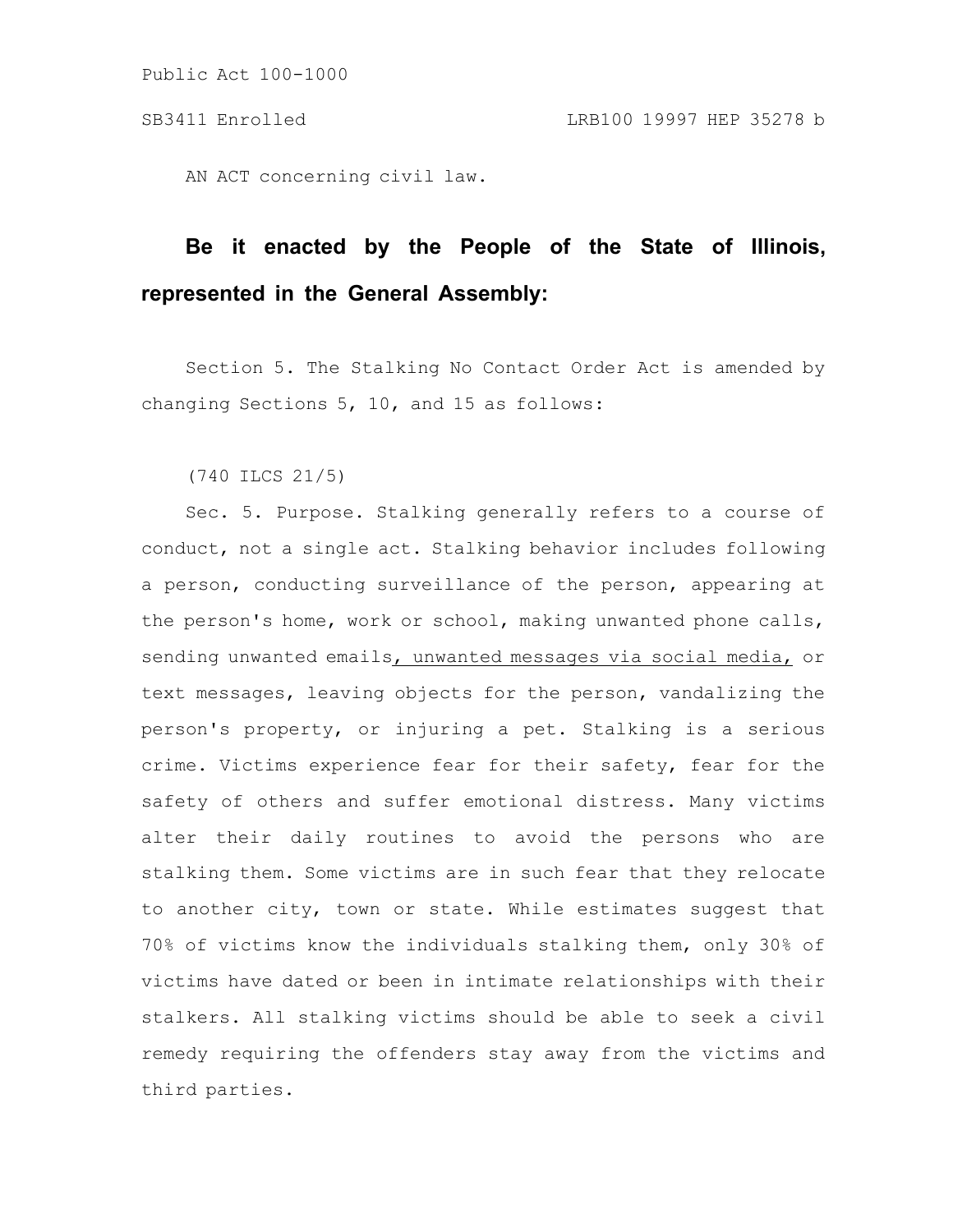Public Act 100-1000

(Source: P.A. 96-246, eff. 1-1-10.)

(740 ILCS 21/10)

Sec. 10. Definitions. For the purposes of this Act:

"Course of conduct" means 2 or more acts, including but not limited to acts in which a respondent directly, indirectly, or through third parties, by any action, method, device, or means follows, monitors, observes, surveils, or threatens<del>, or</del> communicates to or about, a person, workplace, school, or place of worship, engages in other contact, or interferes with or damages a person's property or pet. A course of conduct may include contact via electronic communications. The incarceration of a person in a penal institution who commits the course of conduct is not a bar to prosecution under this Section.

"Emotional distress" means significant mental suffering, anxiety or alarm.

"Contact" includes any contact with the victim, that is initiated or continued without the victim's consent, or that is in disregard of the victim's expressed desire that the contact be avoided or discontinued, including but not limited to being in the physical presence of the victim; appearing within the sight of the victim; approaching or confronting the victim in a public place or on private property; appearing at the workplace or residence of the victim; entering onto or remaining on property owned, leased, or occupied by the victim;  $\Theta$ r placing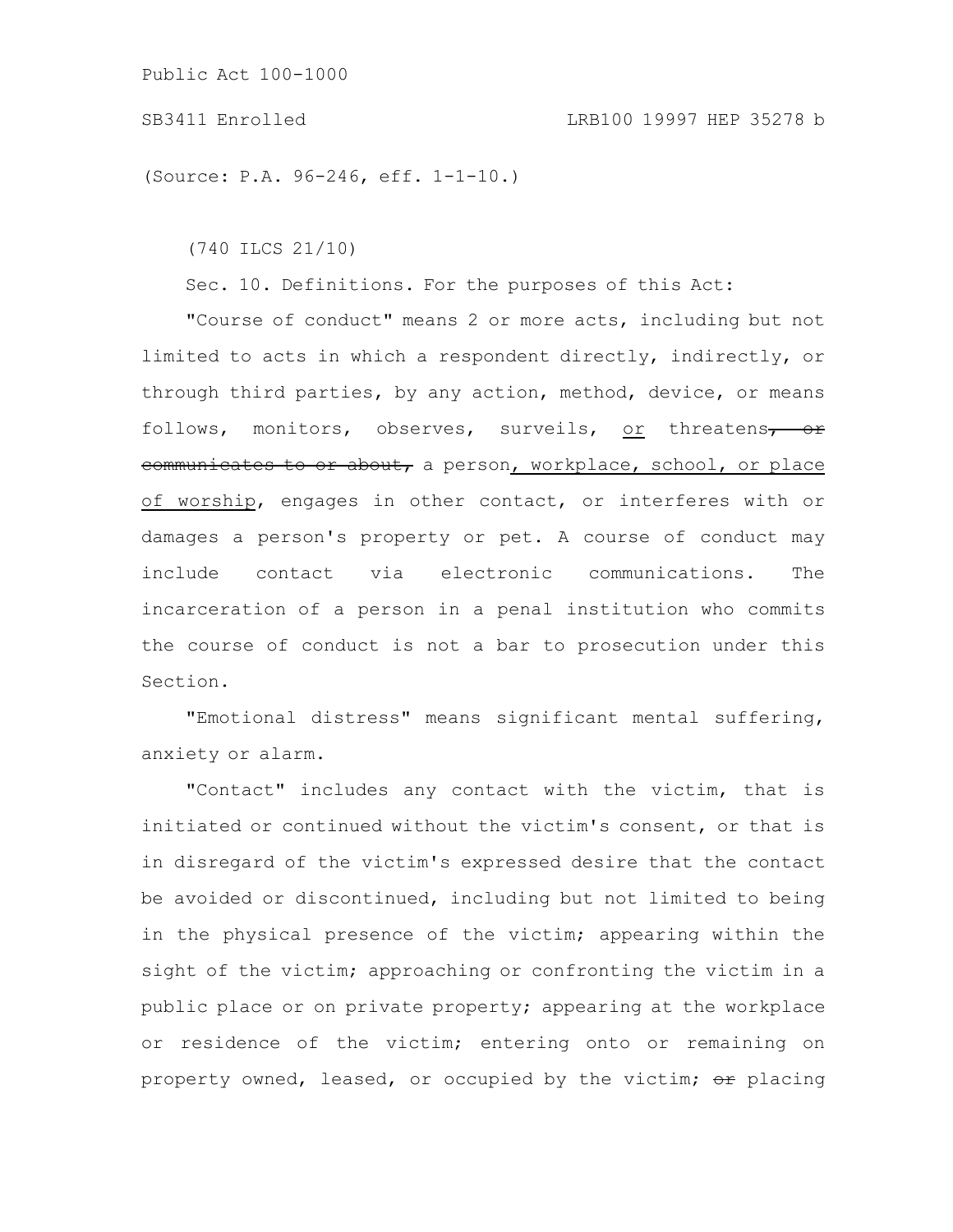an object on, or delivering an object to, property owned, leased, or occupied by the victim; and appearing at the prohibited workplace, school, or place of worship.

"Petitioner" means any named petitioner for the stalking no contact order or any named victim of stalking on whose behalf the petition is brought. "Petitioner" includes an authorized agent of a place of employment, an authorized agent of a place of worship, or an authorized agent of a school.

"Reasonable person" means a person in the petitioner's circumstances with the petitioner's knowledge of the respondent and the respondent's prior acts.

"Stalking" means engaging in a course of conduct directed at a specific person, and he or she knows or should know that this course of conduct would cause a reasonable person to fear for his or her safety, the safety of a workplace, school, or place of worship, or the safety of a third person or suffer emotional distress. Stalking does not include an exercise of the right to free speech or assembly that is otherwise lawful or picketing occurring at the workplace that is otherwise lawful and arises out of a bona fide labor dispute, including any controversy concerning wages, salaries, hours, working conditions or benefits, including health and welfare, sick leave, insurance, and pension or retirement provisions, the making or maintaining of collective bargaining agreements, and the terms to be included in those agreements.

"Stalking No Contact Order" means an emergency order or